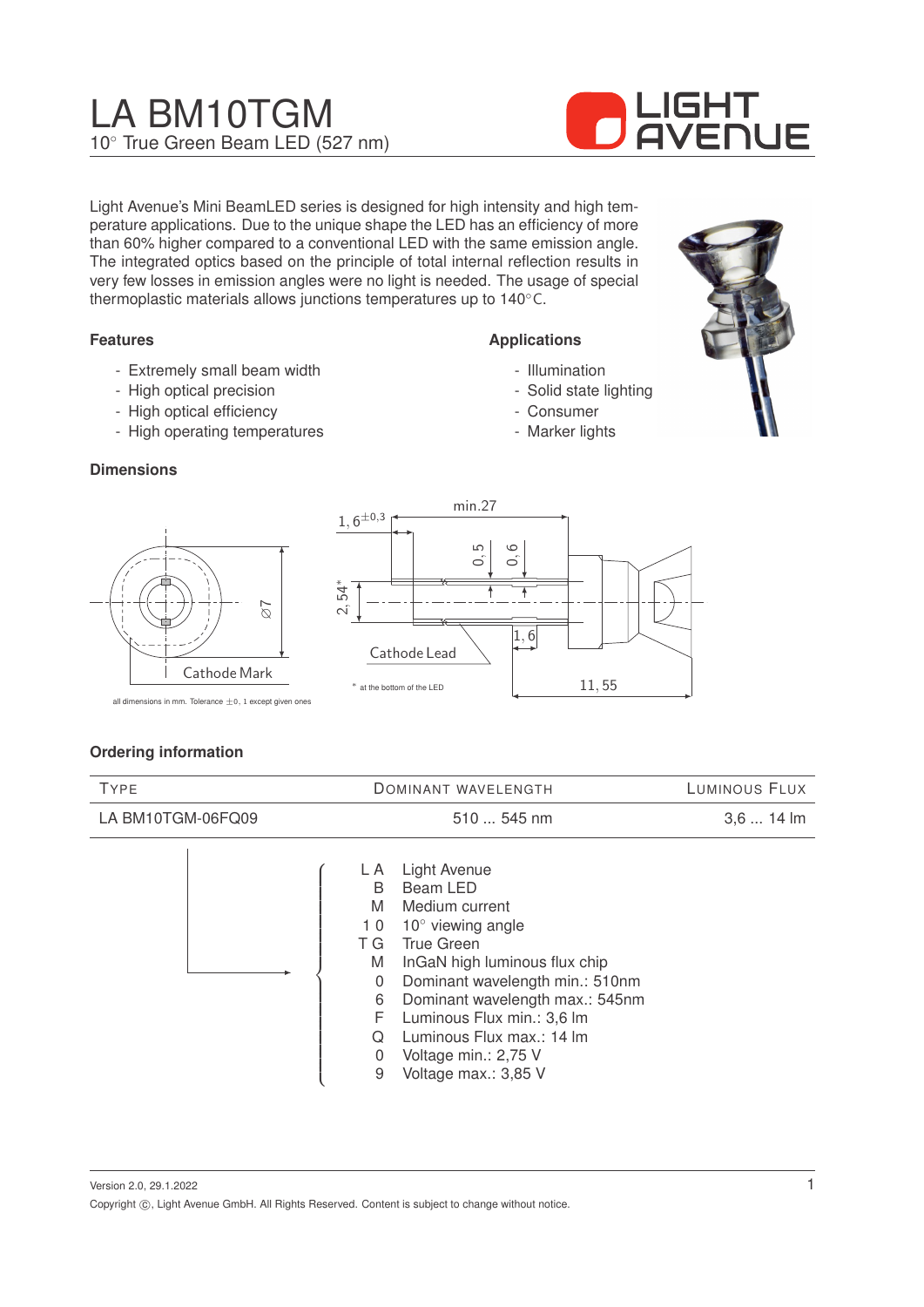

# **Electro-optical characteristics (T\_A = 25^{\circ} \text{C}</math>)<sup>2</sup>**

| <b>PARAMETER</b>                                                                                                     | <b>SYMBOL</b>                                                          | CONDITION                                                                                                                                          | MIN.               | TYP <sup>1</sup>              | MAX.              | Unit                                 |
|----------------------------------------------------------------------------------------------------------------------|------------------------------------------------------------------------|----------------------------------------------------------------------------------------------------------------------------------------------------|--------------------|-------------------------------|-------------------|--------------------------------------|
| Luminous Flux<br>Luminous intensity<br>Forward voltage<br>Peak wavelength<br>Spectral width<br>Beam Divergence Angle | $\Phi_v$<br>$I_{\eta}$<br>$V_F$<br>$\lambda_{peak}$<br>RMS<br>$\theta$ | $I_f = 50 \text{ mA}$<br>$I_f = 50 \text{ mA}$<br>$I_f = 50 \text{ mA}$<br>$I_f = 50 \text{ mA}$<br>$I_f = 50 \text{ mA}$<br>$I_f = 50 \text{ mA}$ | 3,6<br>2,75<br>510 | 70<br>3,20<br>527<br>30<br>10 | 14<br>3,85<br>545 | Im<br>cd<br>V<br>nm<br>nm<br>$\circ$ |

# **Maximum ratings (** $T_A = 25$ °C)

| <b>PARAMETER</b>               | <b>SYMBOL</b> | CONDITION                 | <b>MINIMUM</b> | <b>MAXIMUM</b> | UNIT         |
|--------------------------------|---------------|---------------------------|----------------|----------------|--------------|
| <b>Operating Current</b>       | $I_{f,max}$   |                           |                | 50             | mA           |
| <b>Operating Pulse Current</b> | $I_{fp,max}$  | $t_p = 10 \mu s$ , D = 2% |                | 300            | mA           |
| <b>Operating Temperature</b>   | $T_{op}$      |                           | $-40$          | 120            | $^{\circ}$ C |
| Storage Temperature            | $T_{st}$      |                           | $-50$          | 125            | $^{\circ}$ C |
| Junction Temperature           | $T_i$         |                           |                | 140            | $^{\circ}$ C |
| Reverse Voltage                | $V_{R.}$      |                           | 10             |                | V            |
| <b>Power Consumption</b>       | $P_{tot}$     |                           |                | 180            | mW           |

# **Binning** ( $I_F = 50$  mA)

|            |      | DOMINANT WAVELENGTH<br>(MM) |            | LUMINOUS FLUX<br>(LM) |             |                | <b>VOLTAGE</b><br>(V) |      |
|------------|------|-----------------------------|------------|-----------------------|-------------|----------------|-----------------------|------|
| <b>Bin</b> | Min. | Max.                        | <b>Bin</b> | Min.                  | Max.        | <b>Bin</b>     | Min.                  | Max. |
| 0          | 510  | 515                         | F          | 3,6                   | 4           | 0              | 2,75                  | 2,95 |
|            | 515  | 520                         | G          | 4                     | 4,5         |                | 2,85                  | 3,05 |
| 2          | 520  | 525                         | Н          | 4,5                   | 5           | $\overline{c}$ | 2,95                  | 3,15 |
| 3          | 525  | 530                         |            | 5                     | 5,6         | 3              | 3,05                  | 3,25 |
| 4          | 530  | 535                         | J          | 5,6                   | 6,4         | 4              | 3,15                  | 3,35 |
| 5          | 535  | 540                         | Κ          | 6,4                   | 7,2         | 5              | 3,25                  | 3,45 |
| 6          | 540  | 545                         |            | 7,2                   | 8           | 6              | 3,35                  | 3,55 |
|            |      |                             | M          | 8                     | $\mathsf 9$ | 7              | 3,45                  | 3,65 |
|            |      |                             | Ν          | $\overline{9}$        | 10          | 8              | 3,55                  | 3,75 |
|            |      |                             | Ο          | 10                    | 11,25       | $\mathsf 9$    | 3,65                  | 3,85 |
|            |      |                             | P          | 11,25                 | 12,5        |                |                       |      |
|            |      |                             | Q          | 12,5                  | 14          |                |                       |      |
|            |      |                             |            |                       |             |                |                       |      |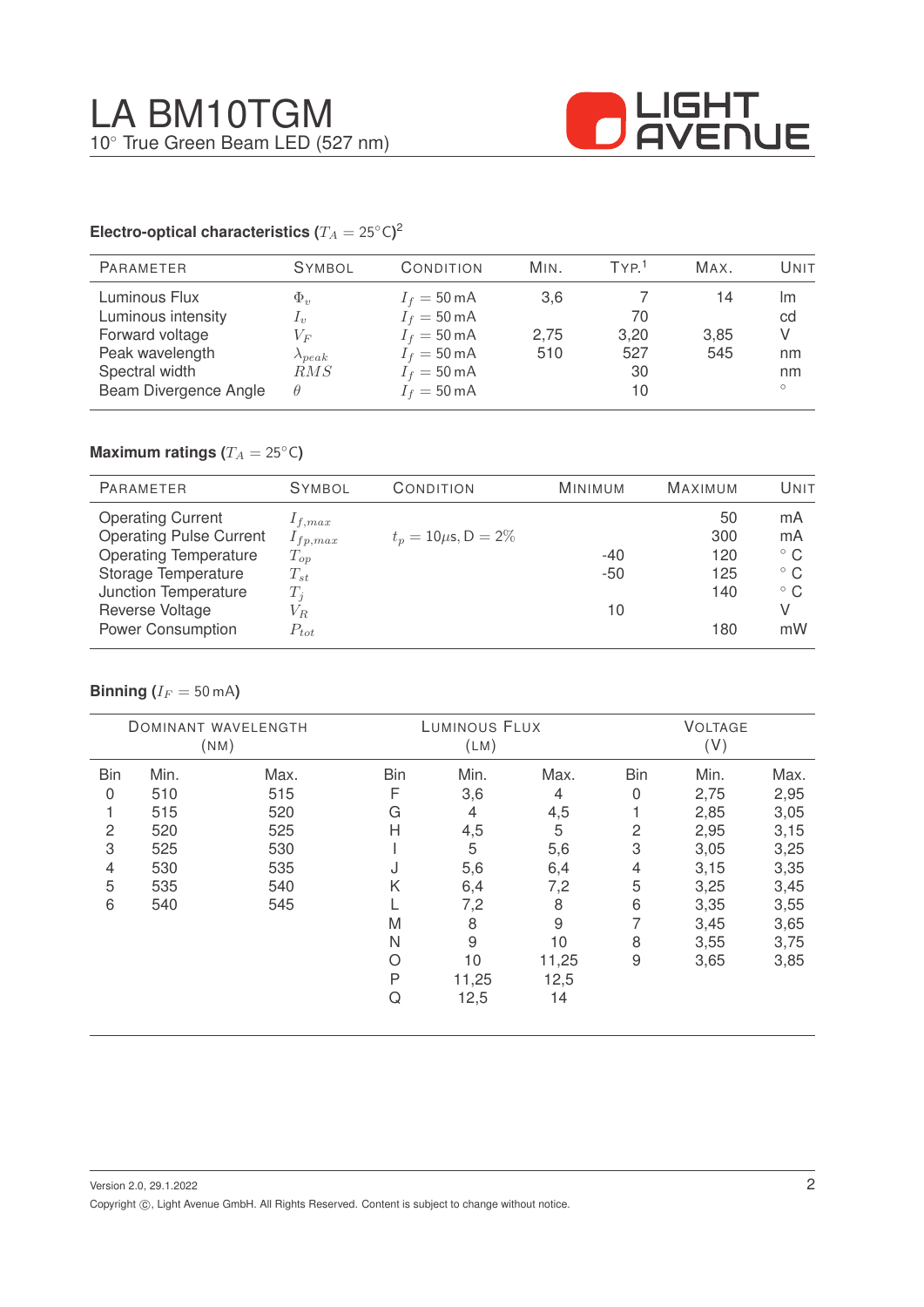

# **Thermal characteristics**

| PARAMETER                                 | <b>SYMBOL</b>        | <b>VALUE</b> | UNIT           |
|-------------------------------------------|----------------------|--------------|----------------|
| Thermal resistance junction ambient       | $R\Theta_{JA}$       | 180          | K/W            |
| Soldering temperature (3 seconds maximum) | $\mathcal{L}_{sold}$ | 260          | $\circ$ $\cap$ |

# **Recommended Solderpad and internal circuit**





#### **Soldering**

| <b>METHOD</b>        | SOLDERING CON-<br><b>DITIONS</b>                                                                   | REMARK (VALID FOR TTW AND LEAD FREE<br>SOLDERING)                                                                                                                                                                                                                                                                                                                                            |
|----------------------|----------------------------------------------------------------------------------------------------|----------------------------------------------------------------------------------------------------------------------------------------------------------------------------------------------------------------------------------------------------------------------------------------------------------------------------------------------------------------------------------------------|
| <b>TTW</b> soldering | Bath temperature<br>250°C, Immersion<br>time: within 5 sec.                                        | Soldering system: Very good soldering results<br>have been achieved on ERSA soldering sys-<br>tems at a bath temperature of 250°C and at a<br>feeding rate of 1.2 m/s.                                                                                                                                                                                                                       |
| Lead free soldering  | Bath temperature<br>260°C, immersion<br>time: within 3 sec.                                        | We recommend dosage of the soldering flux<br>with a spray fluxer or nozzle fluxer. If this is not<br>possible, one should pay attention to avoid con-<br>tact of the soldering flux and the LED body and<br>to keep the recommended preheat period.<br>We recommend to use a water based soldering<br>flux (e.g. Pacific 2007 interflux Electronics NV).<br>Do not use alcohol based fluxer. |
| Soldering iron       | 30W or smaller,<br>temperature at tip<br>of iron maximum<br>300°C, soldering<br>time within 3 sec. | During soldering take care not to press the tip<br>of iron against the lead. To prevent heat from<br>being transferred directly to the lead hold the<br>lead with a pair of tweezers while soldering.                                                                                                                                                                                        |

Actual solder profile may vary from the example given, and is very much depending on wave type, machine configuration, geometrical configuration, board shape etc. It is strongly recommended to optimize and

Version 2.0, 29.1.2022 Copyright  $\circled{c}$ , Light Avenue GmbH. All Rights Reserved. Content is subject to change without notice.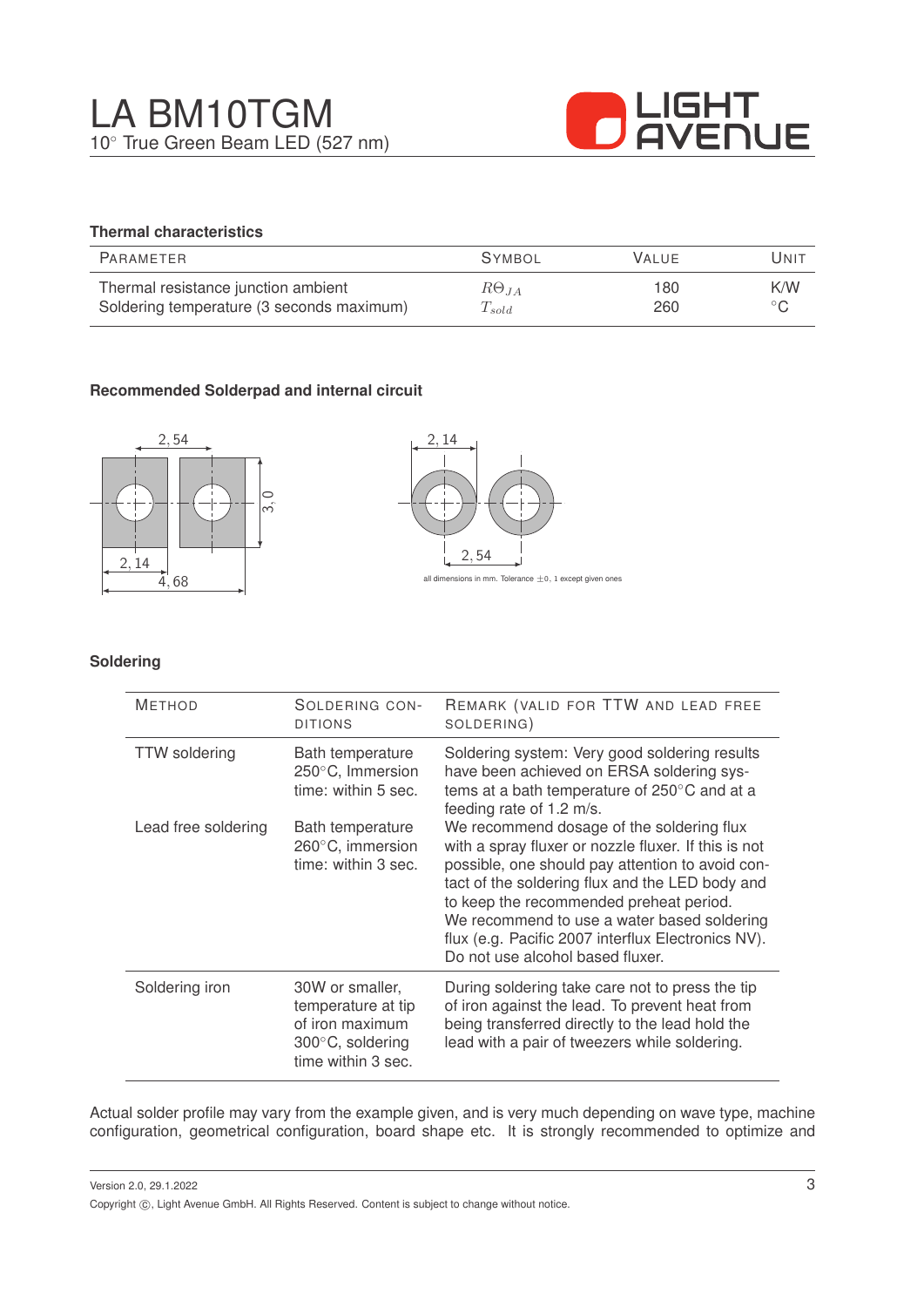



evaluate the actual soldering conditions carefully for each individual project before releasing the soldering process.

#### **Mounting**

- The lead should be bent at a point located at least 0.8 mm away from the package. Bending should be performed with base firmly fixed by means of a jig or radio pliers.
- Lead binding should be carried out prior to soldering and never during or after soldering.
- Locate the lead, ensuring correct alignment, thereby reducing stress to the LED.
- Due to thermoplastic encapsulant the LEDs are slightly more sensitive to the effects of stress during automatic mounting (such as mechanical stress within the package resin transmitted via the leads).
- The insertion pressure and clinching angle must both be minimized so as to minimize the leadcuttingstress and clinch stress applied to the LED lamps.
- Please evaluate the specific mounting process carefully for each individual project before actually using the automatic mounting machine to mount these LED lamps. Setting the best clinch angle and force may require experimentation when the automatic insertion machine is first set up.
- Please pay attention: The heat sink lead is also the anode lead at the same time. Metal pads on PCB surrounding the heat sink leads of the LEDs should be as large as possible.



Version 2.0, 29.1.2022 Copyright ©, Light Avenue GmbH. All Rights Reserved. Content is subject to change without notice.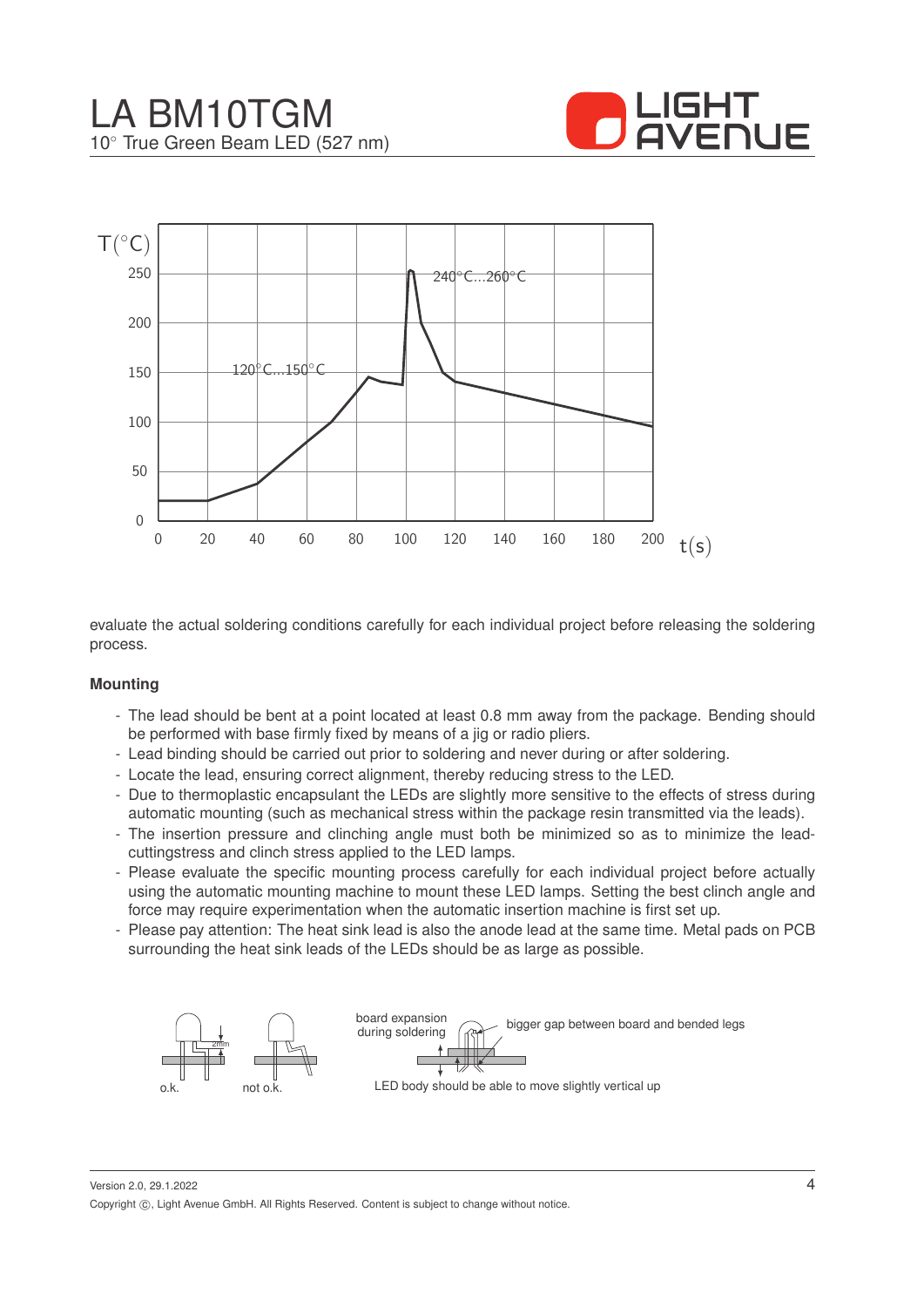

# **Cleaning and Coating**

Do not use untested chemical liquids, because they may cause crack formation or haze on the surface of the plastic body. When cleaning is required, refer to the following table for the proper chemical to be used (Immersion time less than 3 minutes at room temperature).

| SOIVENT           | <b>ADABTABILITY</b> |
|-------------------|---------------------|
| Water             | can be used         |
| Amonium Hydroxide | can be used         |

Should you intend to provide the LEDs with a conformal coating, please take care to use a water-based coating.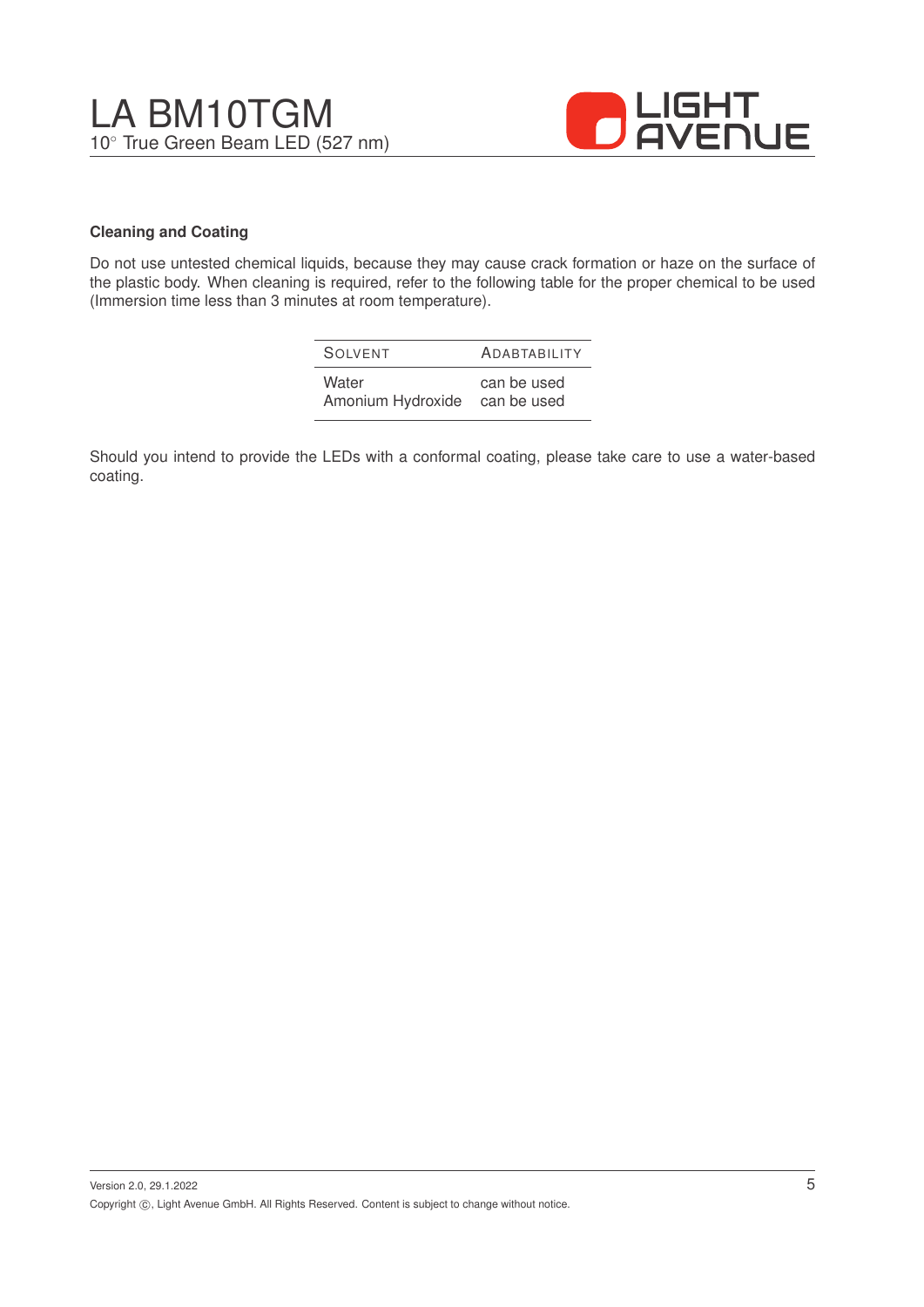

# Typical electro-optical data<sup>2</sup>



Version 2.0, 29.1.2022 Copyright ©, Light Avenue GmbH. All Rights Reserved. Content is subject to change without notice.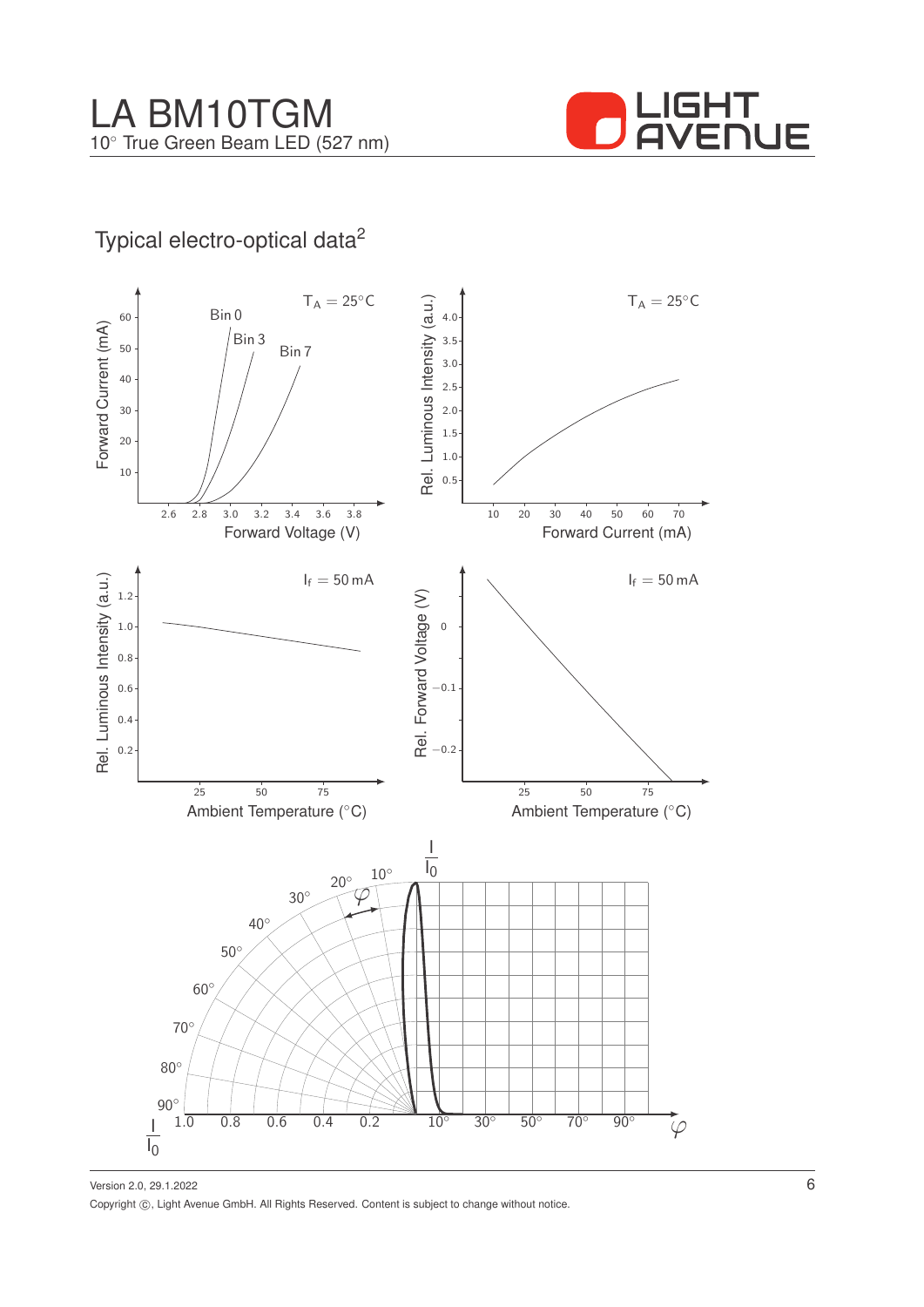

### **Important Usage and Application Information**

Lead free product - RoHS compliant.

All products, product specifications and data to improve reliability, function, design or otherwise are subject to change without notice. The information describes the type of component and shall not be considered as assured characteristics.

Due to technical requirements components may contain dangerous substances. For information on the types in question please contact our Sales Organization.

The light output of the products may cause injuries to human eyes in circumstances where the products are viewed directly with unshielded eyes. LEDs can emit highly concentrated light which can be hazardous to the human eye. Products which incorporate these devices have to follow the safety precautions given in IEC 60825-1 and IEC 62471.

#### **Handling and Storage Conditions**

Please be careful when handling the products, particularly if an over-voltage exceeds the maxium rating. The overflow in energy may cause damage to the products. In addition these products are sensitive to static electricity. Customers have to take care when handling the products to ensure that the handling process is fully protected against static generation. Ensure that products are grounded and that the facility has conductive mats, antistatic uniforms and shoes. Antistatic containers are considered to be a good insurance against static electricity. The soldering iron point should be properly grounded. An atmospheric ionizer is recommended for use in the facility where static could be generated.

Storage ambient conditions for all LEDs in sealed packages must be within  $T_A = 10...40^\circ$ C and relative humidity < 60%. LEDs in opened packages must be used within 2 weeks after opening. Storage time under the conditions above in sealed packages must not exceed 24 months.

#### **Packing**

LEDs are packaged automatically with a quantity of 1000 or 2000 pieces into paperboard containers. Labels for identification of cathode and anode and with the lot data are placed on the box. The label shows company name and address, LED type, quantity, lot number, production date, machine number and the appropriate barcode. The box is hermetically sealed in a plastic bag for shipment.

#### **Returns and Complaints**

For complaints and returns of material a RMA-number is necessary. Samples for analysis purposes can be send to us without credit.

#### **Shipping Conditions**

If not otherwise arranged, the "General Terms of Business of Light Avenue GmbH" apply for any shipment. If this document is not familiar to you, please request it at our nearest sales office.